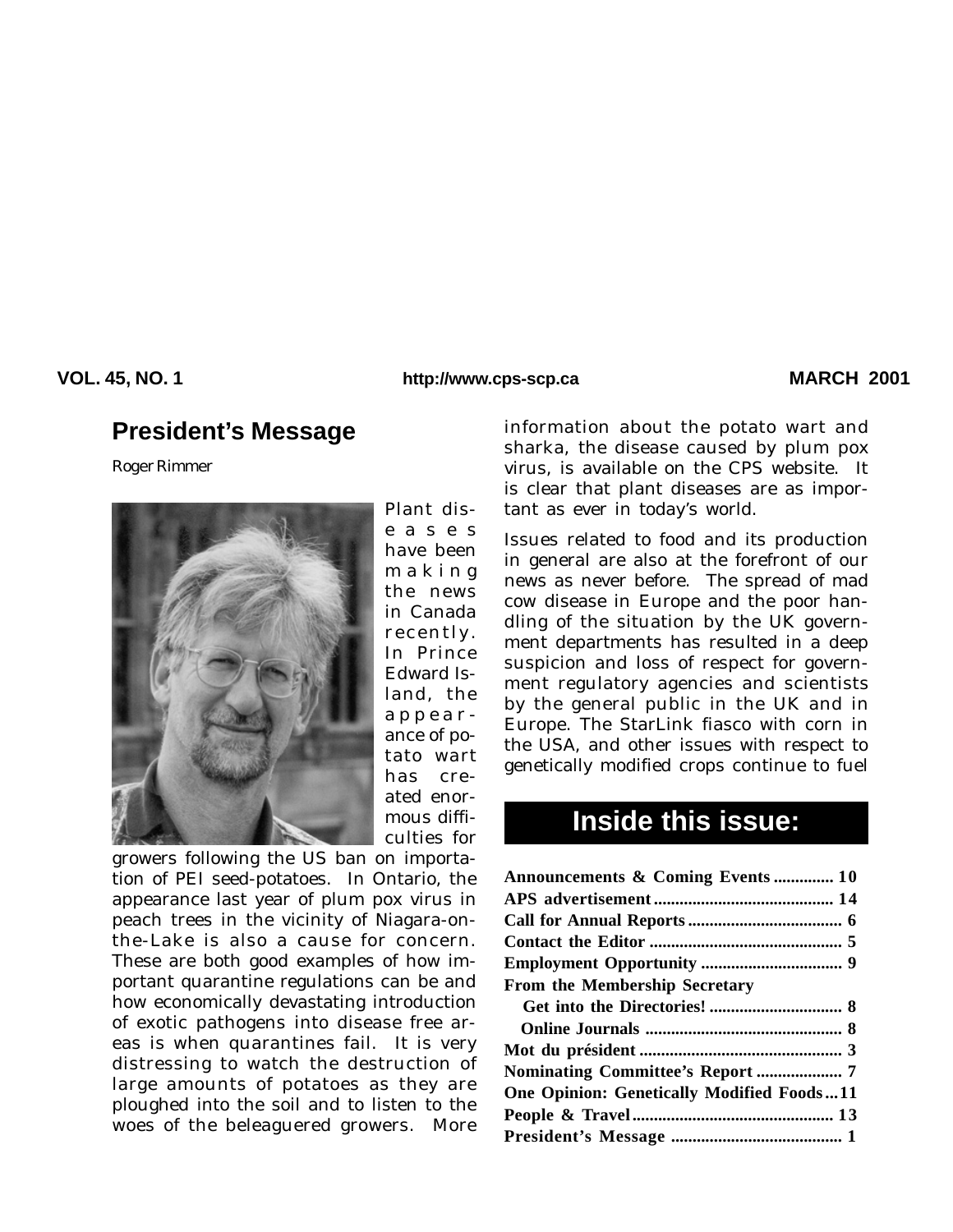people's imagination and concern of food safety and health. In the face of all this, farmers are still expected to maintain production of high quality despite the lowest commodity prices since the Depression. Recently, the Royal Society of Canada has released its report on genetically modified food. It is available on the web at *http:// www.rsc.ca/foodbiotechnology/ indexEN.html.* This extensive report is well worth the time to read. It discusses at length the issue of substantial equivalence, which to date has been one of the main considerations for approval for production of transgenic crops in Canada by the Ca-

nadian Food Inspection Agency. The committee has many recommendations for dealing with genetically engineered foods. As stakeholders in the agricultural food production industry

*". . .issues with respect to genetically modified crops continue to fuel people's imagination and concern of food safety and health. As stakeholders in the agricultural food production industry we should be aware and re- sponsive to issues in this area."*

we should be aware and responsive to issues in this area.

Rudra Singh will be stepping down as Editor-in-Chief of the *Canadian Journal of Plant Pathology* this year after serving a 7-year term. Rudra has overseen several improvements of the journal and has been instrumental in reducing substantially the time from submission of a manuscript to publication. This has made the journal much more attractive for authors who wish for speedy publication and helps to make our Journal more viable. I would like to take this opportunity to thank Rudra Singh for his excellent service to the Journal, the Board and the Society in general. I am pleased to announce that the Board has appointed Zamir Punja as the new Editor of *CJPP*. Zamir was very much involved in the transfer of publication to NRC, and I'm sure he will contribute new ideas for the future direction of the Journal especially with regards to the possibility of electronic publication. There are also two new Section Editors, Jean Liu for Genetics and Tony Sturz for Bacteriology. Furthermore, Luc Couture has agreed to review papers submitted in French. Welcome on-board to you all.

At the Annual General Meeting last year we agreed to set aside a sum of money to support international plant pathology meetings held in Canada and organised by a CPS member. The Board therefore has awarded \$2,500 to the IUFRO (International Union of Forestry Research Organizations) Root and Butt Rot Workshop organised by Gaston Laflamme to be held in Quebec City, September 16-22, 2001. Anyone interested in the workshop should contact Gaston as soon as possible.

> A strong Society depends on a strong membership. Gayle Jesperson, our Membership Secretary, had received 333 memberships applica-

tions by the end of February, including 16 sustaining associates, 28 student and 47 emeritus memberships. Last year we had a total of 408 members, so there are still a number of members who have not yet renewed. I would like to encourage those of you who have not renewed (but still receive this newsletter) to do so soon, and for all of us to spend time persuading nonmember colleagues on the benefits of joining the CPS. Please help Gayle by paying your membership dues on time. Also, it is important to provide her with any changes in email and/or mailing addresses in a timely fashion. Otherwise valuable time of our volunteers away from work and family is wasted in tracking down current addresses. It is particularly frustrating to keep record of who should not receive the June issue of *CJPP* and then to mail them out separately after the late payment has been received.

The CPS is always looking for volunteers who wish to contribute their time and energy to help promote the Society. If you would like to be more involved, please in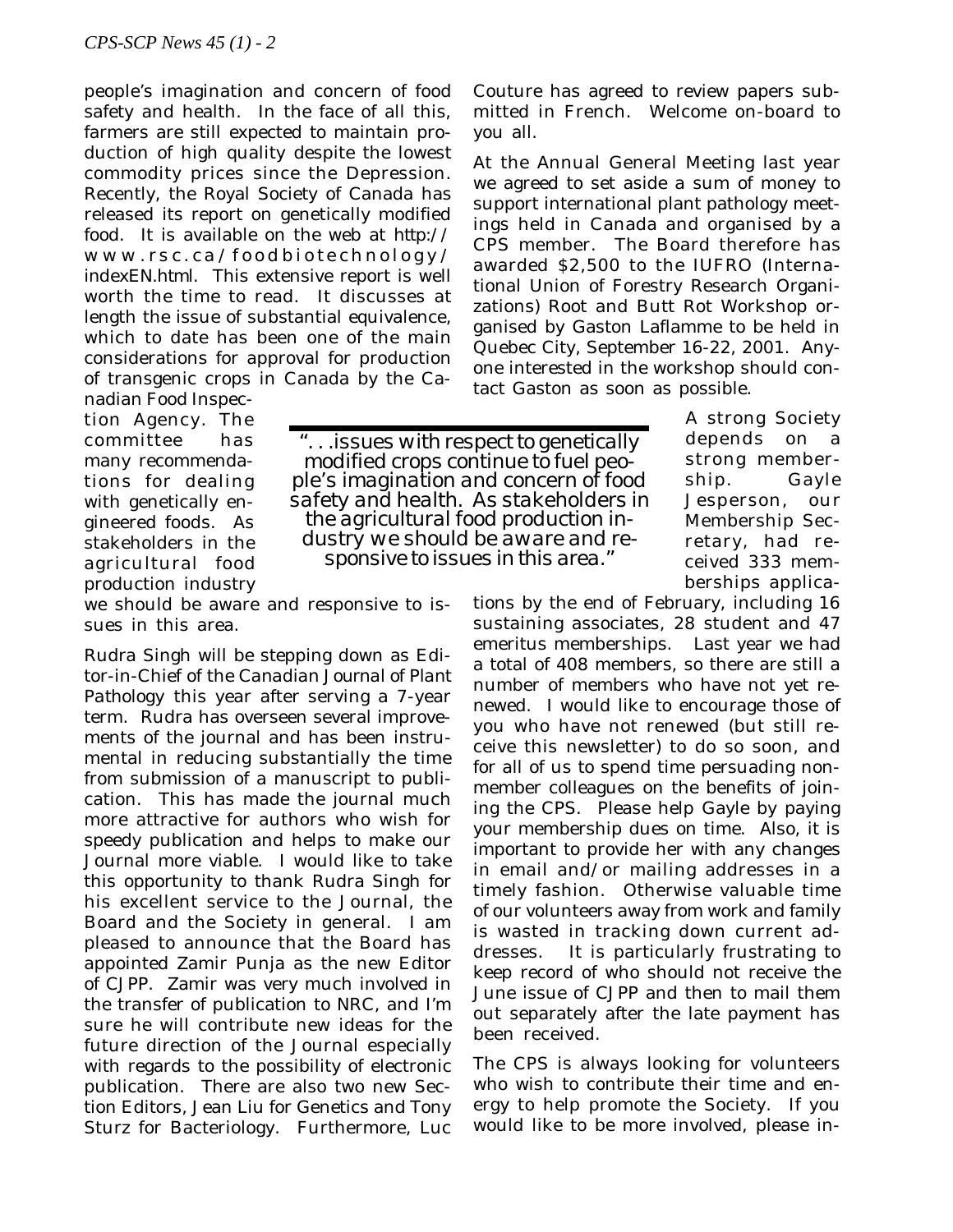dicate your interest either to the Chair of the Nominating Committee, who is always the immediate Past-President, or directly to subject matter committee chairs. You will find the names of the appropriate persons to contact on the CPS web site. Nominations for positions to the Board and Standing Committees for this year are due to the Secretary, Lone Buchwaldt before April 25, as indicated in the report from the Nominating Committee elsewhere in this newsletter. I would also like to remind Chairpersons of committees that an annual report should be submitted to the Secretary in time for publication in the June issue of *CPS News* and presentation at the Annual General Meeting.

This year, the Annual General Meeting will be held in London, Ontario, from June 10 to 13. I'm especially looking forward to the meeting, as the University of Western Ontario is where I obtained my Ph.D. Now is the time to make plans to attend. You should have received a brochure about the meeting in January/February and you can also find information and registration forms on the CPS website. The program looks very exciting and the tours associated with the meeting should be of interest to many, especially our oenophiles. I hope to see you in June in London.

### Mot du président

Les maladies des plantes ont récemment fait la une au Canada. À l'Île-du-Prince-Édouard, l'apparition de la galle verruqueuse sur la pomme de terre a créé d'énormes difficultés aux producteurs à la suite de la décision des É-U. d'interdire l'importation des semences de pomme de terre de l'Î.-P.-É. L'année dernière, l'apparition du virus de la sharka dans des pêchers à proximité de Niagara-on-the-Lake, en Ontario, fut également un sujet d'inquiétude. Ces deux bons exemples illustrent à quel point les règlements de quarantaine peuvent être importants et à quel point l'introduction de microorganismes pathogènes exotiques dans des zones libres de maladies est économiquement dévastatrice quand les mesures de quarantaine échouent. Il est décourageant d'être le témoin de la destruction de grandes quantités de pommes de terre par enfouissement et d'entendre les malheurs des cultivateurs concernés. Plus d'informations sur la galle verruqueuse de pomme de terre et sur la sharka du prunier sont disponibles sur le site web de la SCP. Il est clair que dans le monde d'aujourd'hui les maladies des plantes sont aussi importantes que par le passé.

Les enjeux associés aux aliments et à leur production en général font également les manchettes plus que jamais. La propagation de la maladie de la vache folle en Europe et l'incapacité des services du gouvernement britannique à faire face à la situation ont eu comme conséquence une profonde méfiance et une perte de respect envers les agences gouvernementales de réglementation et les scientifiques par le grand public du Royaume-Uni et de l'Europe. Aux États-Unis, le fiasco de StarLink avec le maïs et d'autres questions litigieuses concernant les cultures génétiquement modifiées continuent à alimenter l'imagination des gens et leur inquiétude pour la sécurité alimentaire et la santé. Malgré cette situation, on espère encore du producteur qu'il fournisse une production de haute qualité en dépit des plus bas prix payés pour ses produits depuis la récession. Récemment, la Société royale du Canada a rendu public son rapport sur les aliments génétiquement modifiés. Il est disponible sur le web à *http:// www.rsc.ca/foodbiotechnology/ indexFR.html.* Ce rapport approfondi vaut la peine d'être lu. Il discute longuement de la question d'équivalence substantielle qui, jusqu'à maintenant, a été une des considérations principales pour l'approbation, par l'Agence canadienne d'inspection des aliments, de la production de cultures transgéniques au Canada. Le comité fait beaucoup de recommandations concernant les cultures génétiquement modifiées. Comme intervenants dans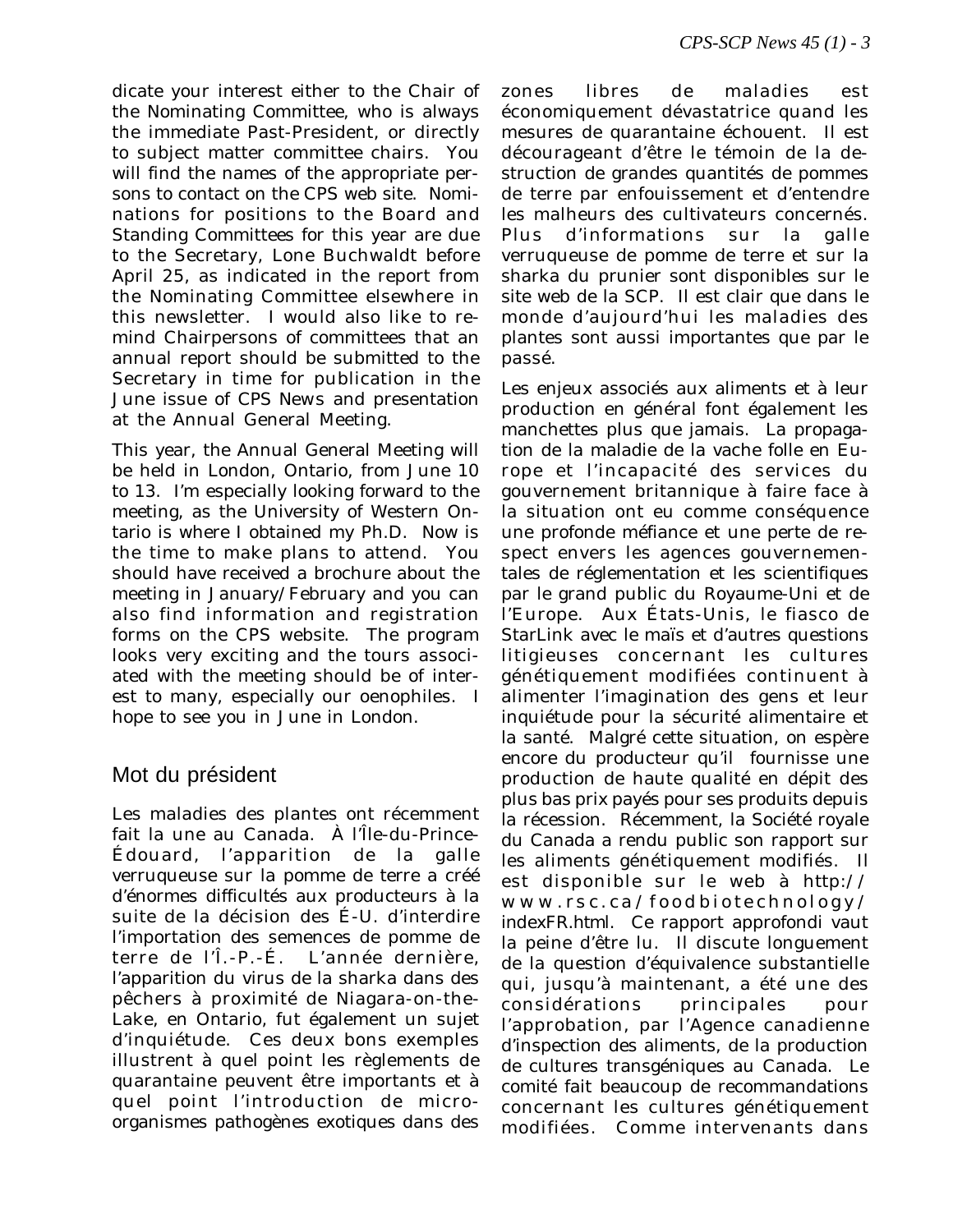

TRADUCTIONS SCIENTIFIQUES

#### *Beyond the words Au-delà des mots*

A translation service for your technical and scientific documents specifically in the field of biological sciences

Un service de traduction pour vos documents techniques et scientifiques dans le domaine des sciences biologiques

### **Les Traductions scientifiques PaRi**

Jean-Guy Parent, Ph.D. Claude Richard, Ph.D.

1906, rue Notre-Dame, L'Ancienne-Lorette (Québec) G2E 3C9 418-656-0050 418-872-6025 Fax : 418-656-6750 Internet : pari@mediom.qc.ca

l'industrie agroalimentaire, nous devrions être au fait et sensibles aux préoccupations de ce domaine.

Cette année, Rudra Singh quittera son poste de directeur scientifique de la Revue canadienne de phytopathologie après y avoir oeuvré durant sept ans. Rudra a orchestré plusieurs améliorations à la Revue et a contribué à réduire

sensiblement le temps entre la soumission d'un manuscrit et sa publication. Ceci a rendu la Revue beaucoup plus attrayante pour les auteurs qui souhaitent une publication rapide et a amélioré la

viabilité de notre Revue. Je veux saisir cette occasion pour remercier Rudra Singh de son excellent travail à la Revue, au Conseil et à la Société en général. Je suis heureux d'annoncer que le Conseil a nommé Zamir Punja comme nouveau directeur de la Revue. Zamir a été très impliqué dans le transfert, au CNRC, de la publication de la Revue et je suis sûr qu'il va apporter de nouvelles idées au cours de son mandat à la Revue, particulièrement quant aux possibilités de publication électronique. Il y a également

deux nouveaux directeurs de section, Jean Liu pour la génétique et Tony Sturz pour la bactériologie. En outre, Luc Couture a accepté de réviser les manuscrits soumis en français. Bienvenue à bord à vous tous.

L'année dernière lors de l'Assemblée générale annuelle, nous avons accepté d'affecter une somme d'argent pour aider des réunions internationales de phytopath-

*" . . . questions litigieuses concernant les cultures génétiquement modifiées continuent à alimenter l'imagination des gens et leur inquiétude pour la sécurité alimentaire et la santé. Comme intervenants dans l'industrie agroalimentaire, nous devrions être au fait et sensibles aux préoccupations de ce domaine."*

ologie tenues au Canada et organisées par un membre de la SCP. Le conseil a donc attribué 2500 \$ au colloque de l'UIIRF sur la carie des racines et de la souche organisé par Gaston

Laflamme à Québec, du 16 au 22 septembre 2001. Quiconque intéressé au colloque doit contacter Gaston le plus tôt possible.

Une société forte dépend d'une adhésion forte. Gayle Jesperson, notre secrétaire à l'adhésion, avait reçu 333 formules d'adhésion vers la fin de février, y compris 16 membres de soutien, 28 membres étudiants et 47 membres honoraires. L'année dernière, nous avions un total de 408 membres ; il y a donc un certain nombre de membres qui n'ont pas encore renouvelé leur adhésion. J'encourage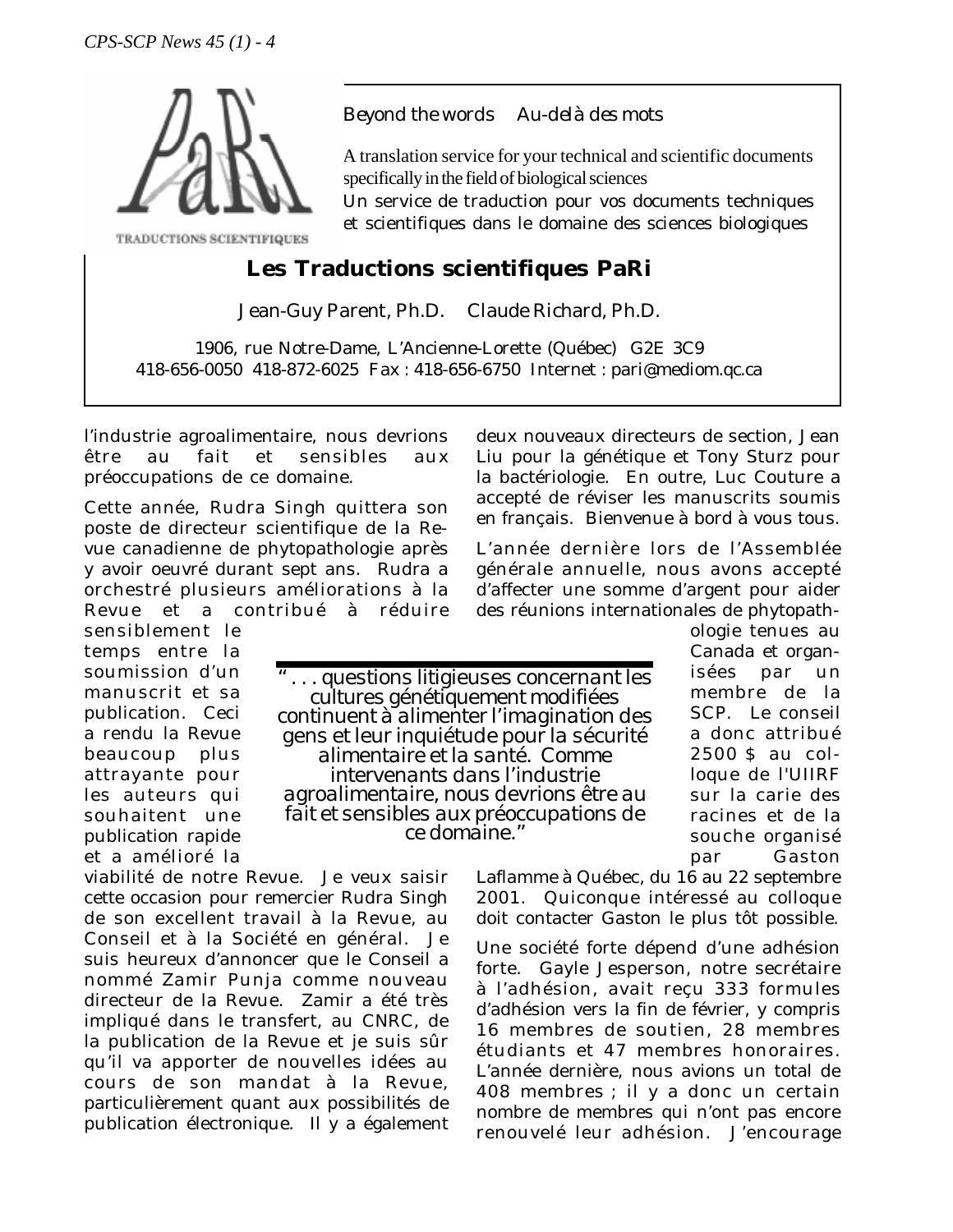ceux parmi vous qui n'ont pas encore renouvelé (mais qui recevez toujours ce bulletin) de le faire bientôt et je nous enjoins tous de prendre du temps pour convaincre des collègues des avantages qu'il y a à joindre la SCP. Veuillez aider Gayle en payant votre cotisation en temps. En outre, il est important de lui fournir tous les changements de courriel ou d'adresse postale en temps opportun. Sinon, le temps de nos bénévoles qui autrement seraient au travail ou avec leur famille est perdu à chercher des adresses. Il est particulièrement frustrant d'avoir à noter qui ne devrait pas recevoir le numéro de juin de la Revue et puis d'avoir ensuite à l'expédier séparément à ceux qui ont fait parvenir leur paiement en retard.

La SCP recherche toujours des volontaires qui souhaitent consacrer du temps et de l'énergie à promouvoir la Société. Si vous êtes de ceux qui sont prêts à s'impliquer, s'il vous plaît signalez votre intérêt soit au président du Comité de mise en candidature, qui est toujours le Président sortant, ou directement aux présidents de comités spéciaux. Vous trouverez sur le site web de la SCP les noms des personnes à contacter. Les nominations pour des postes au Conseil et aux Comités permanents pour cette année doivent être soumises au secrétaire Lone Buchwaldt avant le 25 avril, tel qu'indiqué dans le rapport du Comité de mise en candidature inclus dans le présent bulletin. Je veux également rappeler aux présidents des comités qu'un rapport annuel doit être soumis au secrétaire en temps pour publication dans le numéro de juin du bulletin d'information de la SCP et pour l'assemblée générale annuelle.

Cette année, l'assemblée générale annuelle sera tenue à London, Ontario, du 10 au 13 juin. J'ai spécialement hâte à cette réunion étant donné que c'est à l'Université Western Ontario que j'ai obtenu mon Ph.D. C'est maintenant le temps de planifier votre participation. En janvier ou février, vous avez dû recevoir une brochure concernant la réunion ; vous pouvez également trouver l'information et des formulaires d'enregistrement sur le site web de la SCP. Le programme a l'air très passionnant et les excursions associées à la réunion devraient être d'intérêt pour plusieurs, particulièrement nos oenologues. J'espère vous voir en juin à London.

#### Contact the Editor

Email: **cps-news@home.com** phone: (306) 653-8876 Ph./FAX: (306) 652-2708

David Kaminski 702 Lansdowne Ave. Saskatoon, SK S7N 1E5

*We don't often receive unsolicited opinion pieces from the members of CPS. The one printed on p. 11 of this issue was sent as one member's response to the Past-President Zamir Punja's* President's Message *from one year ago. The issue (GMOs, public debate and the media) continues to percolate - there is reference to it in Roger Rimmer's latest, and I echo his encouragement that you examine the report of the Royal Society of Canada.*

*Another CPS member sent a note urging me to address an oversight in the December issue, "Whoever sent in the item on p. 68 about Cheryl Cho winning the Vanterpool prize shortchanged the other winner, Asheesh (Danny) Singh. He was the runner-up and won a prize of \$800." Congratulations, Danny. And thanks, Robin.*

Ed.

#### **Exotic Pests***, continued from p.10*

introduce topics relating to exotic pests by posting short papers on the meeting's website, followed by a free online Internet discussion period of two weeks. Discussion will focus on how exotic pests impact forests and landscape trees, how they impact international trade, pests of current concern, methods of control, and possible guidelines, standards and regulations.

Those interested can visit the meeting's website *http://exoticpests.apsnet.org/* for a preliminary program listing and to register to receive an email reminder prior to the start of the online discussion.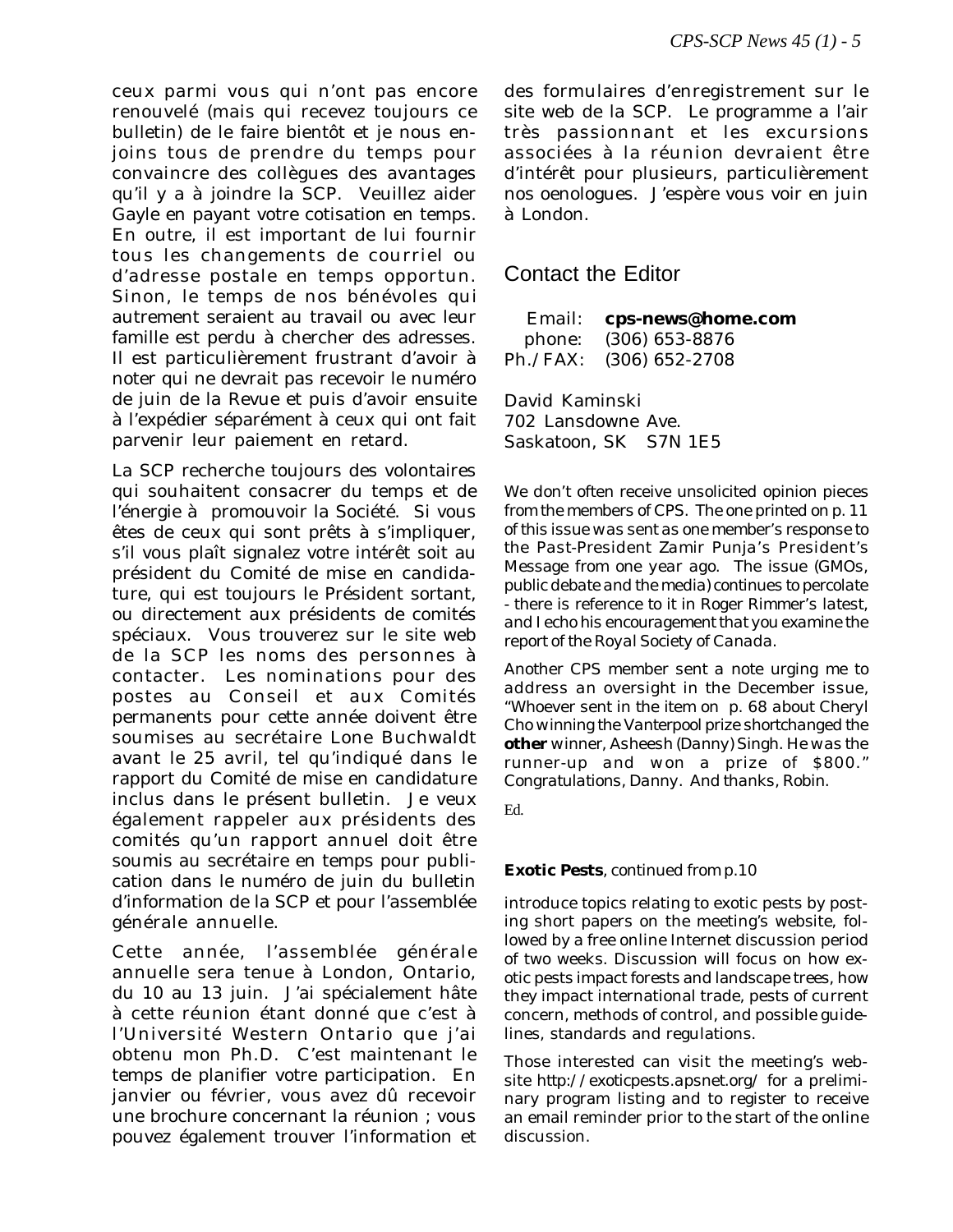# **Call for Annual Reports 2001**

As Secretary of the CPS, one of my responsibilities is to make sure that reports from Chairpersons of various committees, Regional Representatives, and individuals within specific responsibilities within the society are available for discussion by CPS members at the annual general meeting. This is a friendly reminder to the individuals listed below to submit a report for printing in the *CPS News* - June issue, which will be mailed to members before the annual meeting in London Ontario June 10-13, 2001.

Please send the report by email to the CPS News Editor, David Kaminski: *cpsnews@home.com*, with a copy to me at *BuchwaldtL@em.agr.ca*. You can also mail a diskette to Lone Buchwaldt, Agriculture and Agri-Food Canada, 107 Science Place, Saskatoon, SK S7N 0X2. **The deadline for inclusion in the next CPS newsletter is May 1, 2001.**

Sincerely, Lone Buchwaldt CPS Secretary

#### ANNUAL REPORTS ARE DUE FROM THE FOLLOWING

#### *Standing Committees:*

Zamir Punja, Chair of the Nomination Committee, proposed slate for 2000-2001 Rudra Sing, Chair of the Journal Editorial Committee

Gayle Jesperson, Chair of the Membership Committee

Greg Boland, Chair of the Science Policy Committee

Solke De Boer, Chair of the Future Meeting Committee

George Lazarovits, Chair of the Local Arrangements Committee for London 2001

Larry Kawchuk, Chair of the Local Arrangements Committee for Lethbridge 2002

*Subject Matter Committees:*

J.P. Tewari, Chair of the International Cooperation Committee

Roger Rimmer Chair of the Symposium and Workshop Committee

Jennie Gilbert, Chair of Education and Public Awareness Committee

Mary Ruth McDonald, Chair of the Information Products Marketing Committee

*Ad Hoc Committees:*

Tony Sturz, Chair of Industry Relations Committee

Denise Gaudet, Chair of Historic Resources

Ron Howard, Chair of the Committee on Implementation of the Strategic Plan

#### *Other Reports:*

George Lazarovits, Representative to the International Society of Plant Pathology David Kaminski, Editor of the *CPS News* Greg Boland, Coordinator for the CPS Web Site

Robin Morrall, National Coordinator for the *Canadian Plant Disease Survey*

Reports from regional meetings of plant pathologists should be submitted to the *CPS News* by the Regional Representatives as soon after the meeting as possible. Some reports have already been published. The Regional Representatives are:

Randy Clear, Manitoba

Coreen Franke, Saskatchewan

Annette Nassuth, Western Ontario

Bernard Vigier, Eastern Ontario

Deena Errampalli, Maritimes

- Eric Littley, British Columbia
- Lorraine Harrison, Plant Pathology Society of Alberta
- Odile Carisse, Quebec Society for the Protection of Plants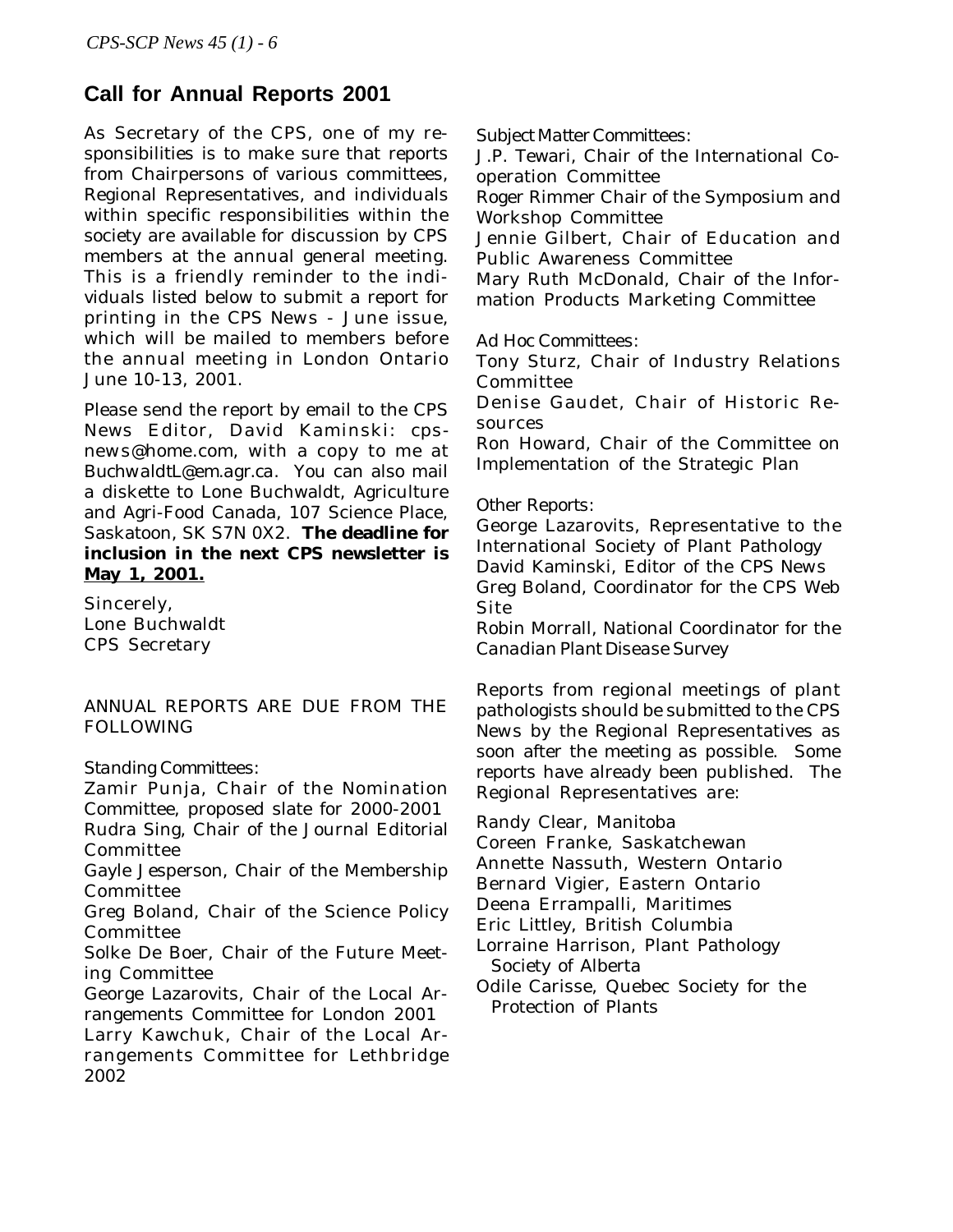### **Report of the Nominating Committee**

*Proposed Slate for 2001-2002*

#### CPS/SCP BOARD

| President:                        | Greg J. Boland             |
|-----------------------------------|----------------------------|
| President-Elect:                  | Karen L. Bailey            |
| Vice-President:                   | <b>Richard A. Martin**</b> |
| Past President:                   | Roger Rimmer               |
| Secretary:                        | Ken E. Mallett**           |
| <b>Senior Director:</b>           | Simon F. Shamoun           |
| <b>Junior Director:</b>           | <b>Odile Carisse**</b>     |
| Treasurer:                        | Peter L. Sholberg          |
| Membership Secr.: Gayle Jesperson |                            |

#### STANDING COMMITTEES

Nominating Committee (5 members) S. R. Rimmer (Chair), J. G. Menzies, **Rick D. Peters\*\*, Paul Hildebrand\*\***, Z. K. Punja

Journal Editorial Committee (11 members) **Z. K. Punja** (Chair), R. S. Utkhede, R. A. A. Morrall, R. S. Hunt, **J. Q. Liu\*\***, K. F. Dobinson, D. Gaudet, M. P. Corlett, L. M. Kawchuk, L. Couture, **A. V. Sturz\*\***

Awards Committee (5 members) V. J. Higgins (Chair), K. Y. Rashid, S. M. Boyetchko, Brent McCallum, **S. Jabaji-Hare\*\***

Membership Committee (11 members) G. Jesperson (Chair), P. L. Sholberg, Regional Representatives

Future Meeting Committee (3 members) A.C. Kushalappa (Chair), Mike Celetti, **Randy Kutcher\*\***

Resolutions Committee (3 members) P. G. Pearse (Chair), Jeannie Gilbert, **Ken Conn\*\***

Financial Advisory Committee (10 members)

S. R. Rimmer, G. J. Boland, Karen Bailey, Richard Martin, P. L. Sholberg, Z. K. Punja, L. M. Kawchuk, Dilantha Fernando, Ron Howard, Jim Menzies

Science Policy Committee (5 members) K. L. Bailey (Chair), R. A. Martin, P. A. Burnett, Carole Beaulieu, **Randy**

**Clear\*\***

The names of proposed new members of the Board and Standing Committees are **highlighted in bold.** Those confirmed as accepted are asterisked.

The remaining members are continuing or completing their terms as specified by the society's by-laws. Additional nominations can be made by society members for Vice-President, Secretary and Junior Director, as well as for positions on the Nominating, Awards, Future Meetings, Resolutions, and Science Policy Committees. *Nominations shall be signed by five members of the Society and by the nominee, and must be received by the CPS/SCP Secretary before April 25, 2001, which is six weeks before the Annual General Meeting.*

Respectfully: submitted, Z.K. Punja (Chair), G. Lazarovitz, M.R. Fernandez, J.G. Menzies, P. Audy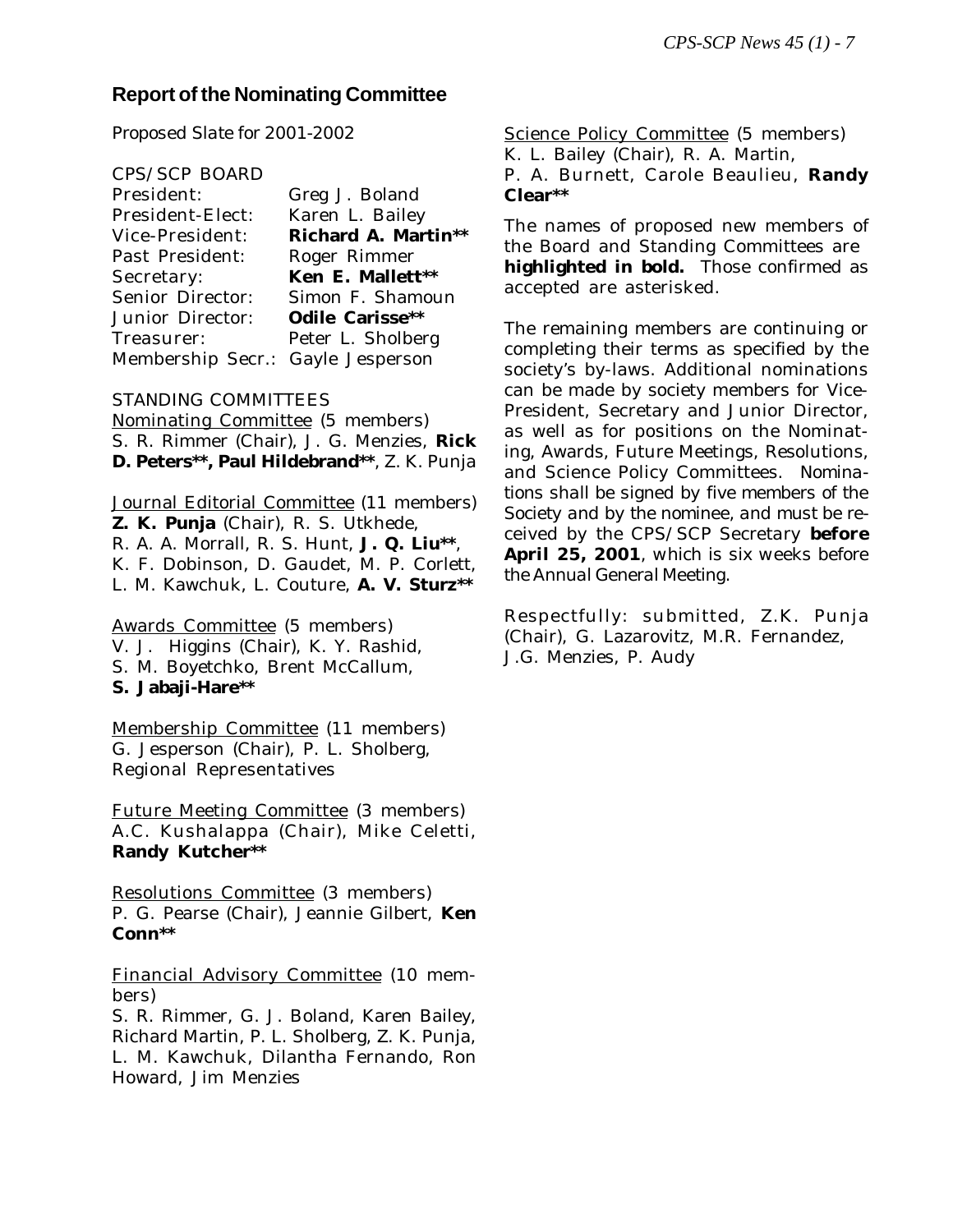### **From the Membership Secretary**

#### **Don't get left out of the CPS directory!**

If you have not renewed your membership for 2001 be sure to get your payment in right away, or you risk being left out of the membership directory. The directory content will be finalized in April to May, and should be in your hands by June 2001. Timely membership renewal will also ensure uninterrupted delivery of your newsletters and journals. Membership renewal forms were mailed in December 2000, and they are also available on the website at:

#### *www.cps-scp.ca/application.htm*

Be sure to contact the membership secretary (any time!) with any changes to your address, phone or fax numbers, or email address at:

#### **Gayle Jesperson**

CPS Membership Secretary 200-1690 Powick Road Kelowna, BC V1X 7G5 ph.: 250-861-7228 fax: 250-861-7490 Email: gayle.jesperson@gems1.gov.bc.ca

#### **ISPP World Directory of Plant Pathologists**

*www.scisoc.org/ispp/world\_directory/*

The CPS contributes membership information to the International Society for Plant Pathology (ISPP) Online Directory of Plant Pathologists. Updated CPS membership data will be submitted to the ISPP after the majority of the memberships have been renewed, likely around the same time that our own directory content is finalized.

There are currently 13 different plant pathology societies contributing to the directory, making it highly useful tool for plant pathologists. The ISPP search engine is engineered to provide at most 50 matches to any query. This limitation is set for two reasons: 1) to require the user to be specific enough in their search to obtain a return of good data; and 2) to prevent wholesale gathering of information that might make directory lists available for

purposes other than the personal use by individual plant pathologists.

Information provided in the directory includes name, address, phone & fax numbers, e-mail address, and research interests. They have also requested languages spoken.

If you would like to opt out of having your name in the ISPP directory, please contact the membership secretary, Gayle Jesperson.

#### **On-line Journals**

#### **National Research Council Journals**:

Fourteen NRC Press journals, including the **Canadian Journal of Botany**, are now offer free access on the Internet **to Canadians only**, courtesy of the Depository Services Program of the government of Canada. Journals can be accessed from the following page:

#### *www.nrc.ca/cgi-bin/cisti/journals/rp/rp2\_jour\_e*

If you are unable to access the journals, from a Canadian address, there is a form to fill out to register your IP address at *http://dsp-psd.pwgsc.gc.ca/NRC-CNR/ aide-e.html*.

#### **Other free (or some fee) on-line journals:**

#### **Phytoparasitica**

**(***www.phytoparasitica.org/*), the Israel Journal of Plant Protection Sciences, offers full text access to its archived issues. Abstracts are available to 2000 and 2001 issues.

**Crop Protection**, the official journal of the International Association for the Plant Protection Sciences (*www.elsevier.nl/inca/ publications/store/3/0/4/0/6/*) offers access to the electronic full text of Crop Protection for IAPPS members only. However full text of many volumes was available online at the time in Feb. 2001. Abstracts are available for other volumes.

#### **Plant Health Progress**

(*www.apsnet.org/journals/top.asp*) is a multidisciplinary electronic-only journal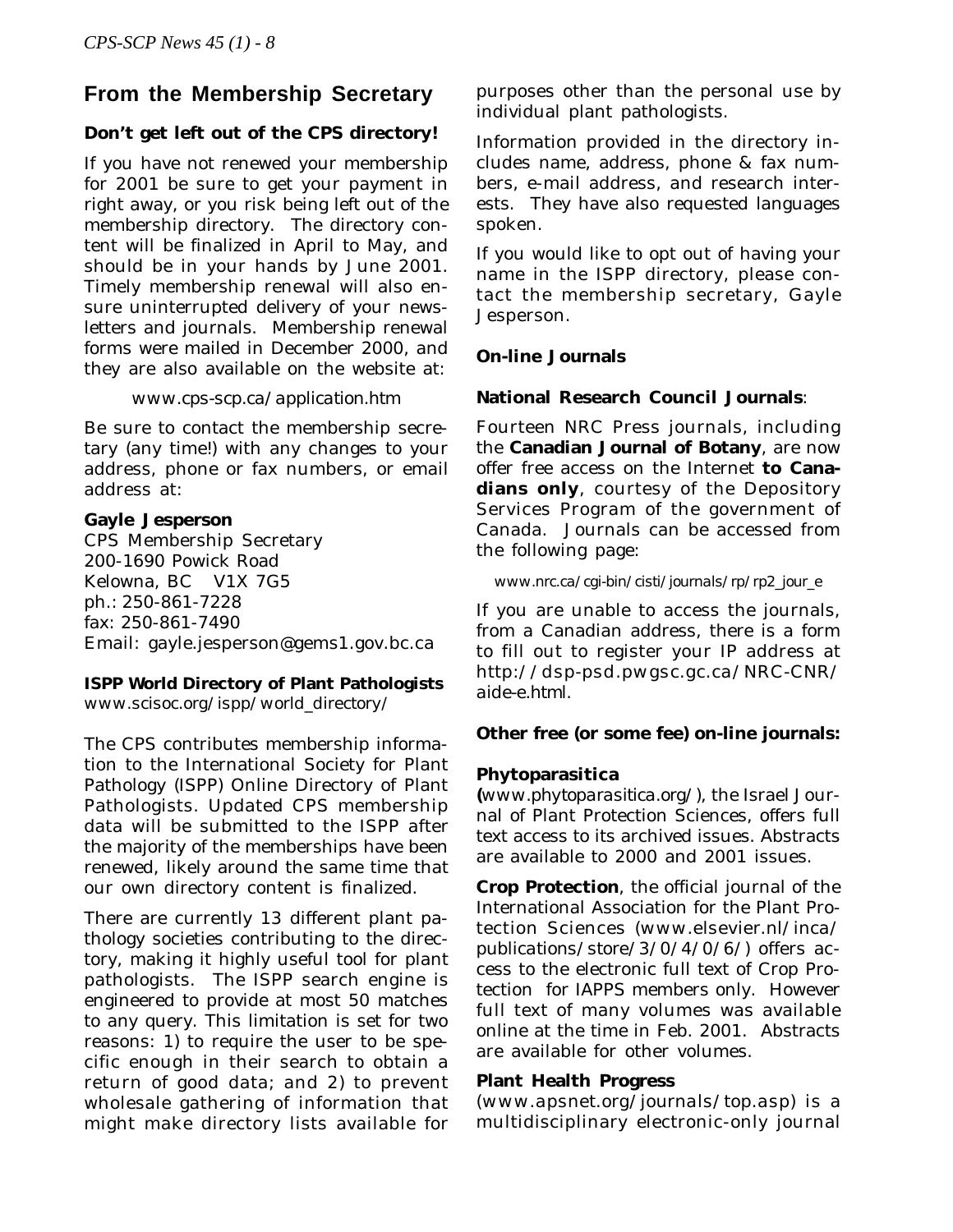on the APS website dedicated to plant health maintenance. It centers on plant health information as it affects agriculture, horticulture, industry, and society. The journal includes topical reviews, diagnostic and management information, applied research, plant health reports, product news, and opinions.

**Other APS Journals,** including **Plant Disease, Phytopathology** and **Molecular Plant-Microbe Interactions**) require subscriptions to access the full text. Abstracts are available online.

The **Journal of Plant Pathology** (*www.agr.unipi.it/sipav/jpp/jppindex.htm*) has abstracts online and some selected articles.

**The Florida Entomologist** (*www.fcla.edu/ FlaEnt/*) claims to be "the first long-published, refereed, natural science journal on the Internet and the first life science journal to have all current and back issues on the Web with free access."

**The Journal of Extension** (*www.joe.org*) is the peer-reviewed electronic publication of the Cooperative Extension System. It seeks to expand and update the research and knowledge base for Extension professionals and other adult educators to improve their effectiveness.

### **Employment**

**Assistant Professor of Plant Pathology**, Vegetable Diseases, Geneva, New York, USA Application deadline 1 June 2001

The Cornell University Department of Plant Pathology, New York State Agricultural Experiment Station, Geneva, NY invites applications for a tenure track position with a 75% research and 25% extension assignment. The incumbent is expected to develop a nationally recognized research and extension program with a focus on understanding the ecology and biology of host-pathogen interactions for the purpose of developing cost effective, sustainable,

and environmentally sound integrated pest management strategies and practices for vegetable crops. This may include alternative approaches to disease management, and development of disease forecast and decision support systems. New York's diverse and expanding vegetable industry needs strategies and tactics to control disease on crops grown in traditional, transitional, organic, and greenhouse systems. The individual filling this position will be part of a statewide multidisciplinary vegetable team that is committed to developing sound pest management recommendations for diverse vegetable producers. The extension component will involve outreach efforts that lead to widespread implementation of vegetable pest management strategies. Collaboration with faculty and extension field staff, and mentoring of graduate students is expected. The successful candidate is expected to obtain external funding to support the program. A Ph.D. in plant pathology or related discipline, with a broad knowledge of disease biology, epidemiology, and control along with a strong commitment to extension programming, excellent written and oral communication skills are required. Salary will be competitive and commensurate with background and experience. An attractive fringe benefits package is available. The position will be available October 1, 2001 and applications will be reviewed commencing **1 June 2001**. Applicants should submit a letter of application, resume, transcripts, a statement of research and extension interests and the names of three references to:

**Dr. Robert C. Seem,** Department of Plant Pathology, New York State Agricultural Experiment Station, Geneva, NY 14456 Phone: 315-787-2213 FAX: 315-787-2276 Email: *rcs4@cornell.edu*.

Information about the department can be found at *www.nysaes.cornell.edu/pp/*. Cornell University is an Equal Opportunity/ Affirmative Action Employer.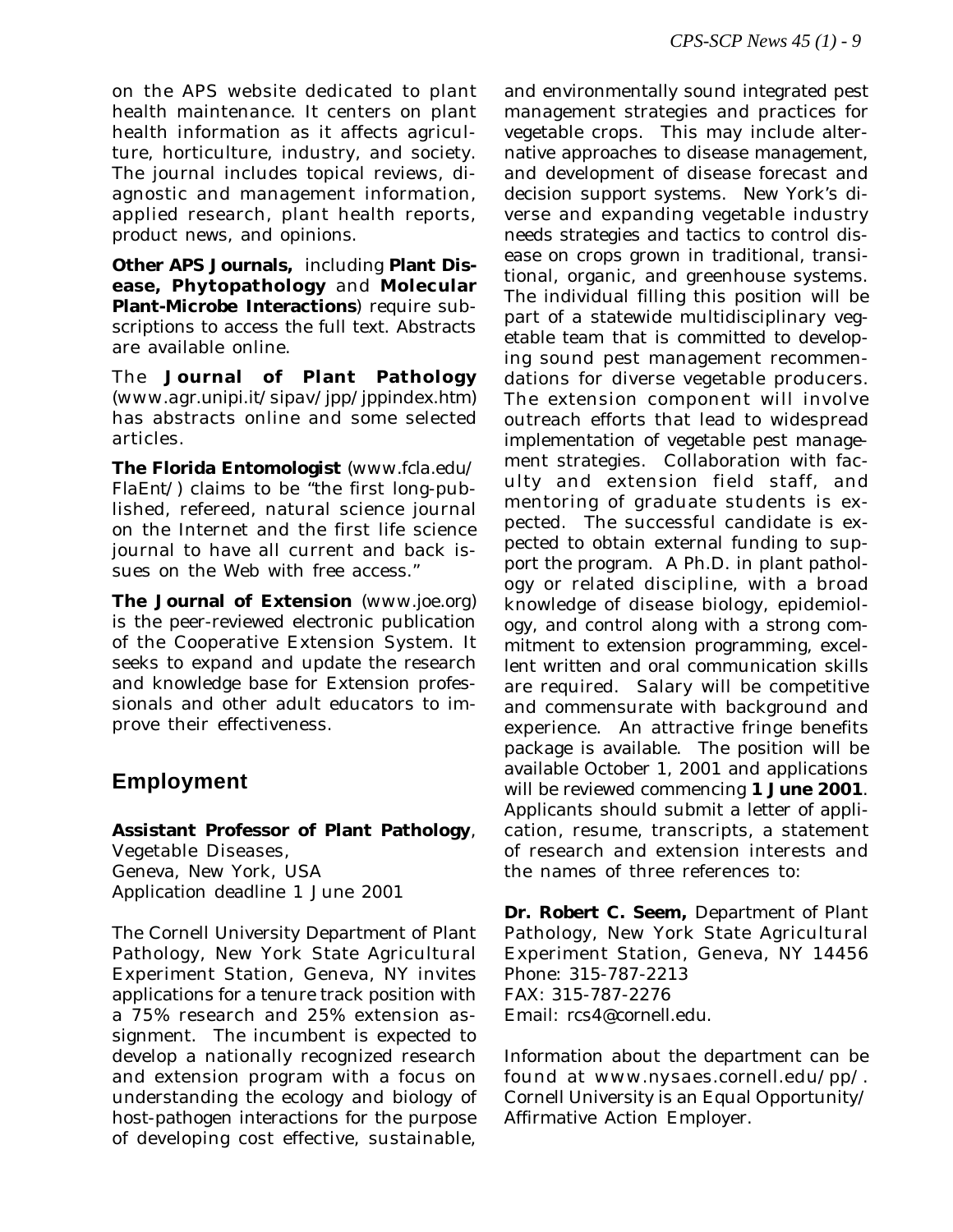### **Announcements & Coming Events**

The deadline for early registration for the **Annual Meeting of the Canadian Phytopathological Society** is April 1. Please see our website at *www.cps-scp.ca/annualmeeting2001.htm* for further details. Convince your neighbours that this is the year that they should come to CPS. We still have spots available for presentations on Novel Disease Control Strategies. An excellent and exciting program, both social and scientific is waiting for you by the Thames River. See you in June.

George Lazarovits, Agriculture & Agri-Food Canada, Southern Crop Protection and Food Research Ctr., 1391 Sandford St, London, ON, Canada, N5V 4T3 Ph: 519-457-1470 Ext. 293 Fax: 519-457-3997 Email: Lazarovitsg@em.agr.ca

#### **The 10th Root and Butt Rot meeting**, **IUFRO**

(International Union of Forestry Research Organizations) **Working Group 7.02.01**, 16-22 September 2001. Chateau Frotenac, Quebec City, Canada. For more information visit: *http://iufro-rbr2001.cfl.cfs.nrcan.gc.ca* or G. Laflamme at Email: *IUFRO-RBR2001@cfl.forestry.ca*

Dr. Gaston Laflamme Tél.: (418) 648-4149 Fax: (418) 648-5849 *Laflamme@CFL.Forestry.ca www.cfl.forestry.ca*

#### **ISPP Instructional Technology Online Symposium** ~ May 15-June 30, 2001

An online symposium in Instructional Technology will be held from May 15-June 30, 2001. It has been organized by the Teaching Committee of the International Society for Plant Pathology. It includes "papers" about various instructional technologies with online discussions between the authors and symposium participants. The symposium allows time for instructors to access various demonstrations and then participate in discussions about how best to use them. It also includes weekly discussion sessions on topics related to instructional technology. New papers and discussions will be posted throughout the symposium. Even after the active presentations are complete, all materials will be archived and available for viewing. This symposium is particularly exciting because it can literally involve instructors in plant pathology (and related disciplines) from around the world.

Dr. Terry Stewart of Massey University is the webmaster for this event and is generously contributing his time and effort. The organizing committee members and moderators are Drs Cleora D'Arcy, Darin Eastburn, David Guest, Thorsten Kraska, and James Partridge and me. You can access the schedule for the symposium at *www.ispp-itsymposium.org.nz/* to plan your participation

Gail L Schumann, Chair, ISPP Teaching Committee, University of Massachusetts, Amherst, MA.

Phone: 413-545-3413 Email: *schumann@pltpath.umass.edu*

### **The April issue of ISPP News is at:** *www.isppweb.org/nlapr01.htm*

#### **Scientists Go Online To Discuss Threat Posed by Exotic Forest Pests**

St. Paul, MN (February 20, 2001) In the past, imported diseases and insects have devastated forests and plant life throughout the world and caused millions of dollars of economic damage. This April, scientists, along with business, government and other interested individuals from around the world will gather at their keyboards for "The Risks of Exotic Forest Pests and Their Impact on Trade," a FREE internet presentation and discussion on how to reduce the movement of disease pests across countries.

"Some of the most deadly plant diseases have easily found their way around the world," states Cindy Ash, a plant health scientist with the American Phytopathological Society (APS), one of the sponsors of the online meeting. "Often these diseases are introduced in ways we would never think of; in wood used for packing material for example." States Ash, "Since this is truly a global issue, it requires the coordinated efforts of scientists, regulators and others from around the world. In this way we can begin to develop methods for preventing the possibility of huge losses in forest plants and crops."

Beginning April 16, 2001, a panel of experts will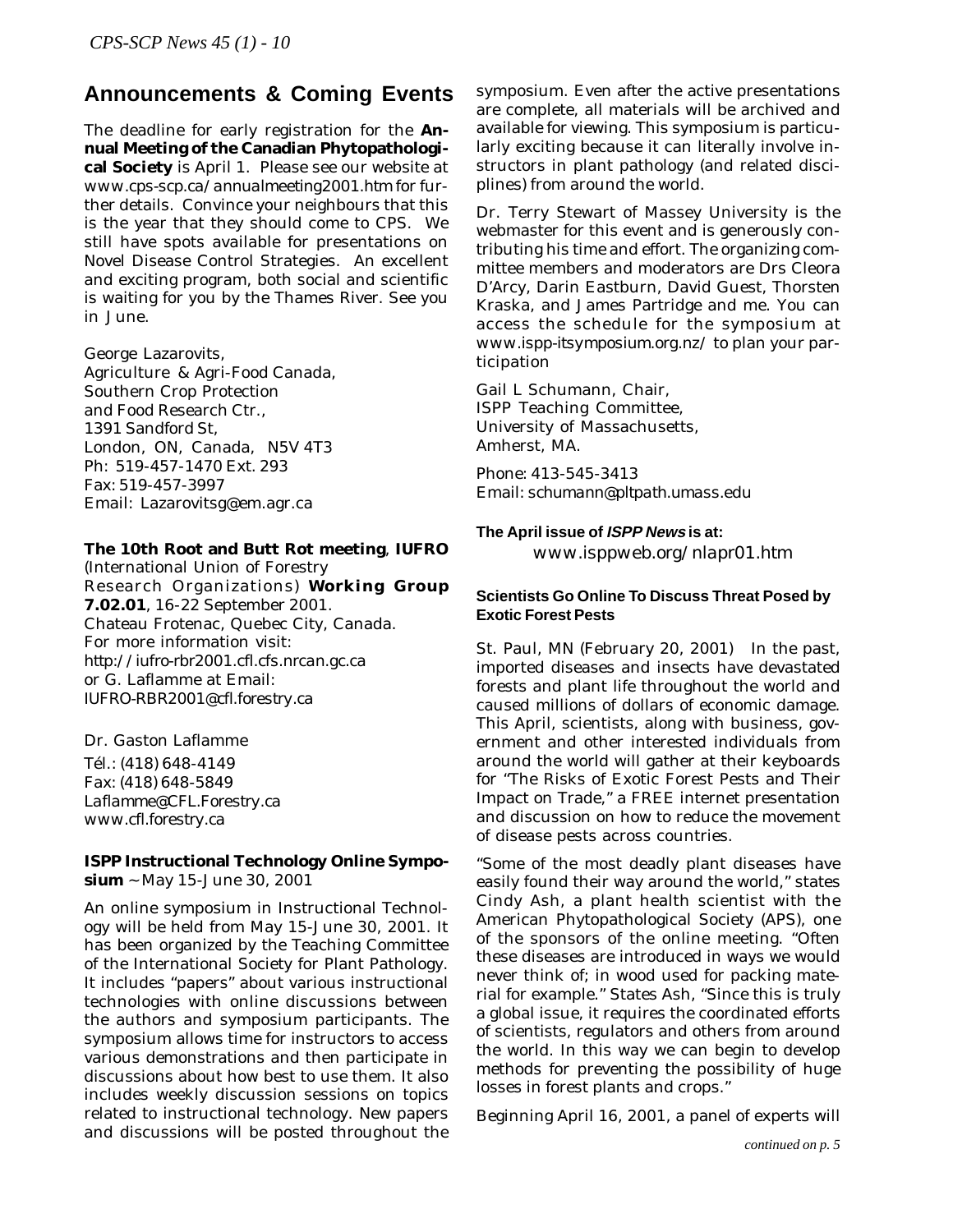#### **Genetically Modified Foods**

Past president Zamir Punja mentions the issue of genetically modified foods in CPS-SCP Newsletter 44: No l, March 2000. He stated that he was propelled into the debate after reading a press article in which Dr. David Suzuki had made statements about irresponsibility of scientists supporting the use of genetically modified foods. Punja's written response in defence of what plant pathologists and other scientists were doing in recombinant DNA research to improve the resistance of plants to diseases and pests catapulted him into media stardom. Dr. Punja had suggested that news media coverage devoted to the issue made it more controversial than scientific evidence and logical thought would warrant.

Some thoughts on this matter follow: it must be realized that transgenic manipulation of plant crops used for foods and feeds has some very far-reaching effects in global economies and world trade. It has the potential to touch the lives of millions, perhaps billions of people. Fear of their livelihoods is at stake.

The technology alters a plant's genome by inserting genes from unrelated species, genera, etc., and even from members of the animal kingdom. This is substantially different from the traditional methods of genetical crossings (plant breeding) to obtain resistance to diseases and insects, and to make crops better adapted to their environment. In Canada and elsewhere, these latter methods have been effectively used for more than seventy years to stabilize and/or increase the yields of many crops. Transgenic engineering is quite different.

My first remark would be that the jury is still out on the question of transgenically modified crops. If quantum mechanics is a reality, then it follows that no gene is an 'island'! The possibility of side effects exists. Nature is usually tardy in releasing her secrets. Big jumps in technology often have costs that are incalculable.

The urgent question is – has the new transgenic technology been adequately exposed to the Darwinian process of selection? Adequate clinical testing is one of the most troublesome precautions plant breeders face.

Some things that commercial companies are doing may prove to be long term boons. The question arises – are the companies waiting sufficiently long to establish good scientific assurances of safety?

During the last fifty years of pesticide evaluations several scientists who had their gaze riveted on specific attributes were later embarrassed by their failure to detect undesirable side effects. Consequently, approved chemicals had to be withdrawn later.

The fate of the nuclear energy program gives reason for caution. It seems that as far as the United States and Canada are concerned, the tragedy of nuclear fission energy is at an end. Dr. Freeman Dyson in 'Imagined Worlds' said, "The building of better nuclear power plants has been stopped by deep and justified public distrust."

The reason that several European countries are opposed to the importation of genetically modified seeds from North America can be summed up in three words: mad cow disease. In Great Britain, it remains the greatest food scare in recent memory. Those who lived through it were left with an abiding distrust of man-made alterations to food, and the government's inability to guarantee food safety. The public distrusts the experts because they gave the claim to be infallible. The public knows that human beings are fallible. As so frequently happens, scientists have found themselves on the horns of a dilemma. 'To do or not to do: is the question'.

Public reactions may not always be rational, but they are the reality.

Colin D. McKeen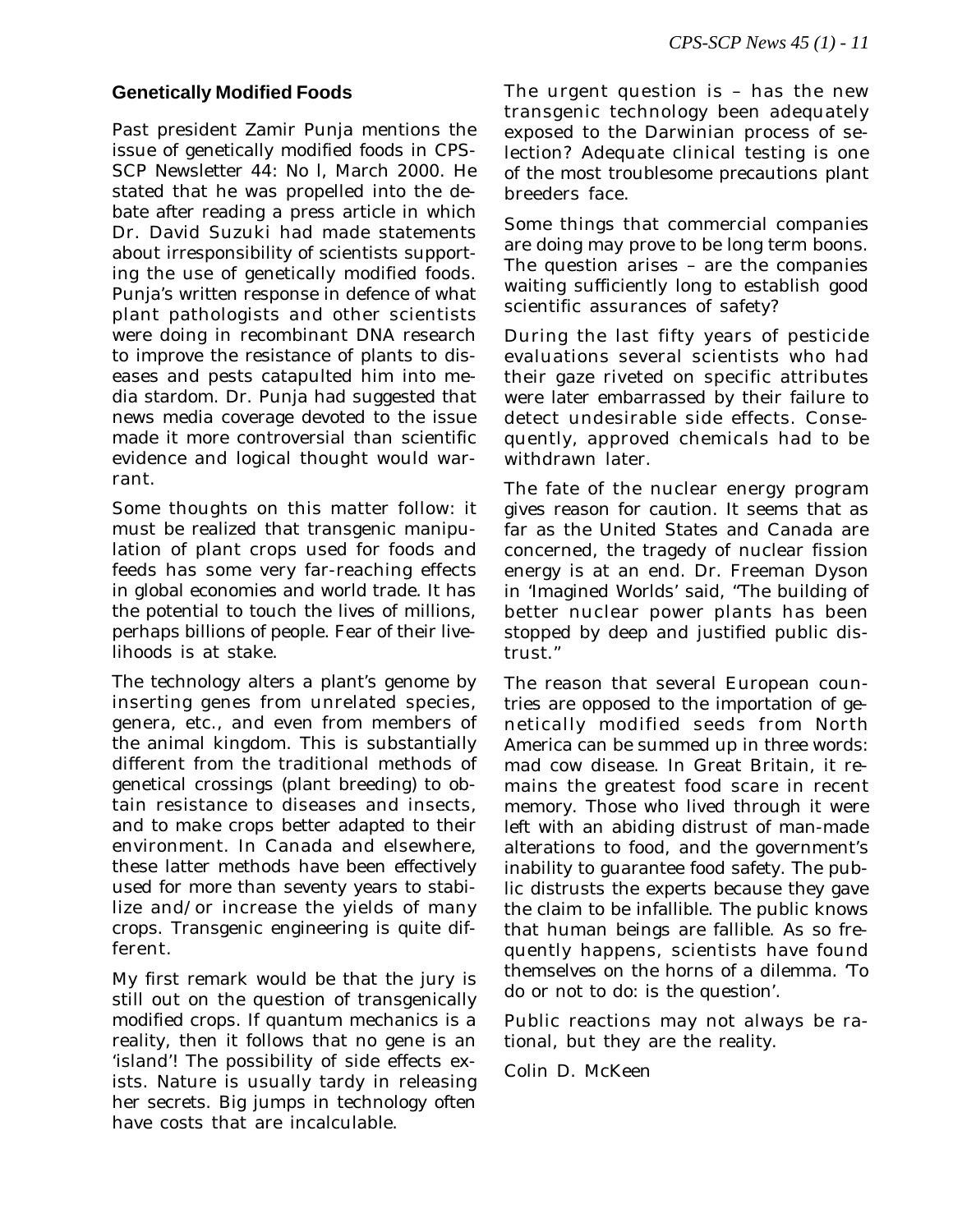# Diseases of Field Crops in Canada Revision

A revision of *Diseases of Field Crops in Canada* (DFCC) is underway. Our objective is to update and improve content while retaining its practical perspective at a reasonable price. We are adding some new chapters and significantly revising others. It is a very tight schedule as we want to have the book ready to print in January 2002. Chapter editors are already busy working on text changes to meet a June 30 deadline.

To make this project really successful, we need the help of all CPS members. Do you have better images that could replace some of those already in the book? Do you have images of new diseases and crops? Are you willing to go out with your camera and get new images for us?

If you can answer "yes" to any of these questions, please contact **Richard Gugel** (Agriculture & Agri-Food Canada, Saskatoon Research Centre, 107 Science Place, Saskatoon, SK, S7N 0X2; Email: *gugelr@em.agr.ca*), who is the Photograph Editor for the revised edition, or any of the Chapter Editors listed below. For any photographic images, CPS will be requesting that the owner assign copyright, but the contributor will retain the right to use the images in their own work, for their own teaching, and in their own publications with acknowledgement of CPS copyright. Your contribution will be credited in the book alongside each image that we use. **Please note that the deadline for photograph submissions is July 31, 2001.**

#### **Chapters in DFCC and the Chapter Editors:**

Plant Diseases and the Economy - updated, Karen Bailey (baileyk@em.agr.ca)

Causes of Plant Diseases - updated, Zamir Punja (punja@sfu.ca)

Disease Control by Crop Management **major revisions**, Kelly Turkington (turkingtonk@em.agr.ca)

Seed: Abnormalities and Storage Problems

- **new chapter**, Randy Clear (rclear@cgc.ca)

Diseases of Corn - updated, Art Schaafsma and Albert Tenuta

(aschaafs@ridgetownc.uoguelph.ca and albert.tenuta@omafra.gov.on.ca)

Diseases of Barley - updated, Andy Tekauz (atekauz@em.agr.ca)

Diseases of Oats - updated, James Chong (jchong@em.agr.ca)

Diseases of Wheat - updated, Jeannie Gilbert and Jim Menzies (jgilbert@em.agr.ca and jmenzies@em.agr.ca)

Diseases of Rye and Triticale - updated, Ron Knox (knoxr@em.agr.ca)

Diseases of Grasses - updated, Tom Hsiang (thsiang@uoguelph.ca)

Overwintering Diseases of Cereals and Grasses - updated, Denis Gaudet (gaudetd@em.agr.ca)

Diseases of Canola, Rapeseed, and Mustard - updated, Roger Rimmer and Randy Kutcher (rimmerr@em.agr.ca and kutcherr@em.agr.ca)

Diseases of Flax - updated, Khalid Rashid (krashid@em.agr.ca)

Diseases of Sunflower - updated, Khalid Rashid (krashid@em.agr.ca)

Diseases of Field Bean - updated, Bob Hall (rhall@evbhort.uoguelph.ca)

Diseases of Soybean - **major revisions**, Terry Anderson and Albert Tenuta (andersont@em.agr.ca and albert.tenuta@omafra.gov.on.ca)

Diseases of Field Pea - updated, Allen Xue (axue@em.agr.ca)

Diseases of Chickpea - **new chapter**, Godfrey Chongo and Bruce Gossen (chongog@em.agr.ca and gossenb@em.agr.ca)

Diseases of Lentil - updated, Robin Morrall (morrall@abyss.usask.ca)

Diseases of Alfalfa - updated, Bruce Gossen (gossenb@em.agr.ca)

Diseases of Clover and Birdsfoot Trefoil updated, Luc Couture and Bruce Coulman (couturel@em.agr.ca and coulmanb@em.agr.ca)